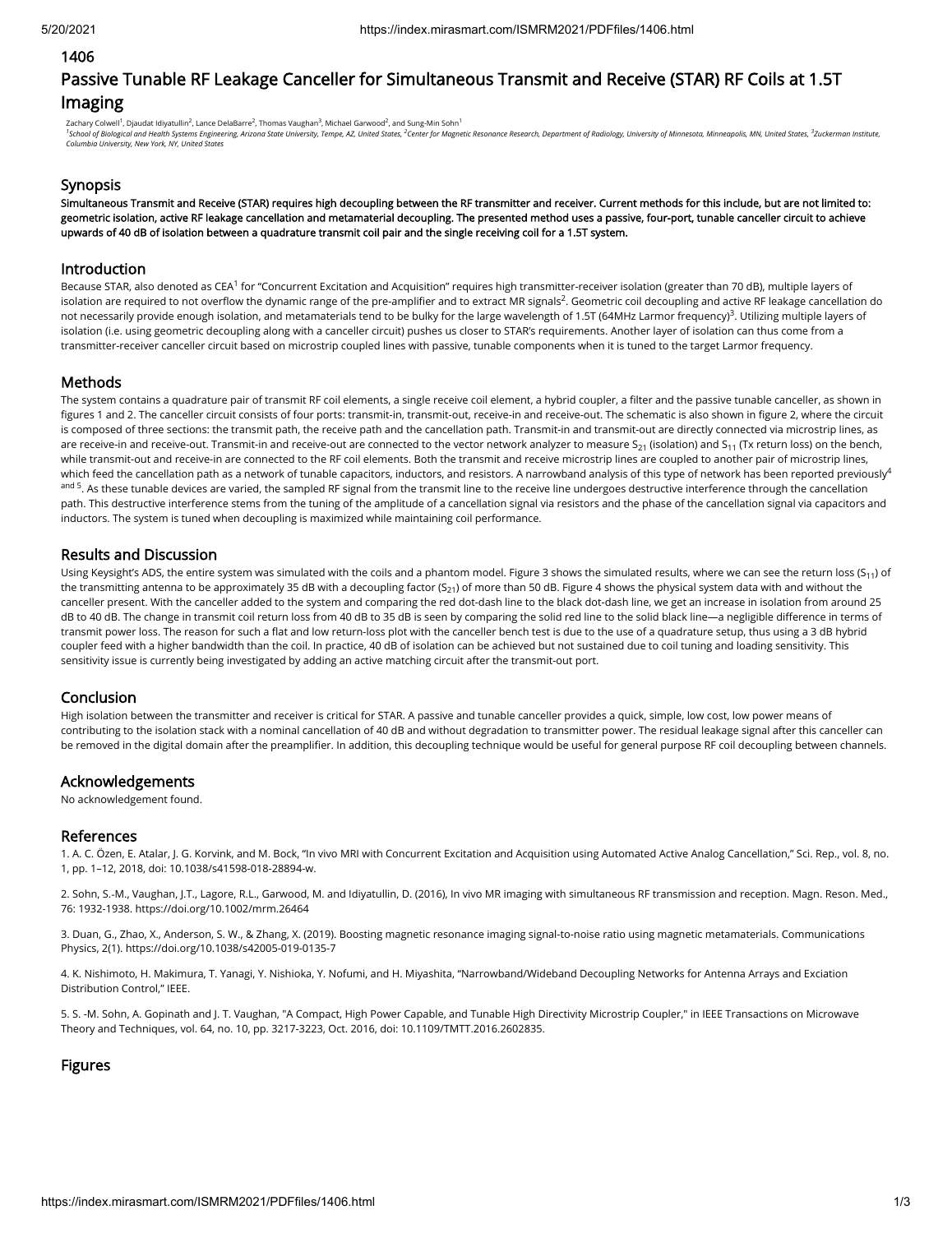

Figure 1: System Photo



Figure 2: System Block Diagram and Circuit



Figure 3: Simulation Results